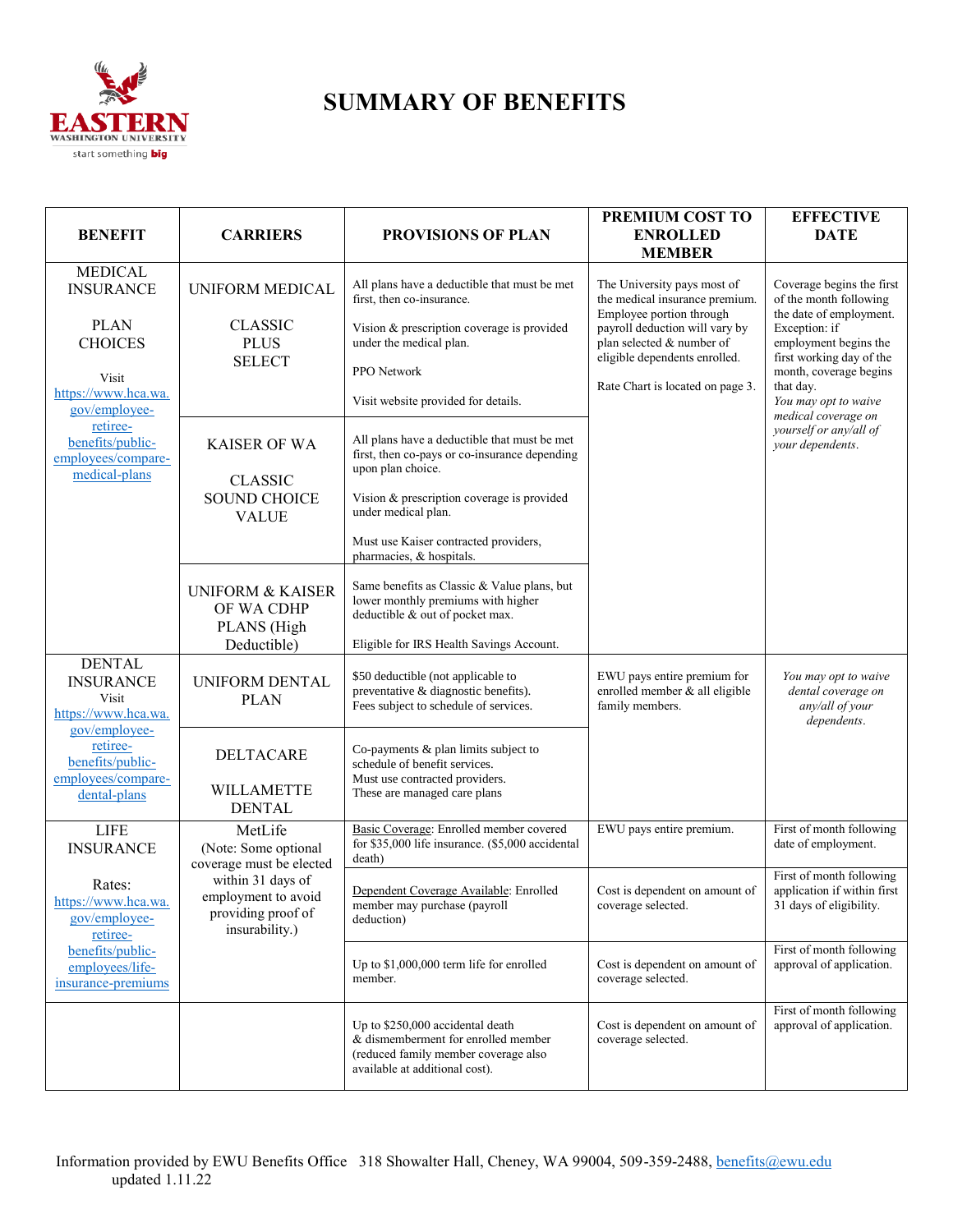

## **SUMMARY OF BENEFITS**

| LONG-TERM<br><b>DISABILITY</b>                                                         | <b>STANDARD</b><br><b>INSURANCE</b> | Employer Paid LTD: After 90 days of<br>disability, pays up to \$240 per month.                                                                                                                            | EWU pays premium.                                    | First of month following<br>date of employment.                                                 |
|----------------------------------------------------------------------------------------|-------------------------------------|-----------------------------------------------------------------------------------------------------------------------------------------------------------------------------------------------------------|------------------------------------------------------|-------------------------------------------------------------------------------------------------|
| (LTD)<br>Rates:<br>https://standard.co<br>m/mybenefits/wap<br>ebb/premium-<br>ltd.html | <b>COMPANY</b>                      | Employee Paid LTD: 90 day waiting period<br>and the option to choose a benefit of 60% or<br>50% of salary.<br>Employee's will be auto enrolled in the 60%<br>benefit unless they opt out of the coverage. | Rate based upon monthly salary<br>& retirement plan. | First of month following<br>approval of application<br>if after first 31 days of<br>employment. |
|                                                                                        |                                     | *EWU pays the premium for Employee Paid coverage for faculty with<br>tenure & tenure track appointments, per current CBA.                                                                                 |                                                      |                                                                                                 |
| <b>SOCIAL</b><br><b>SECURITY</b>                                                       |                                     | Provides benefits at retirement, disability, or<br>death as prescribed under current law.                                                                                                                 | Current rates as prescribed by<br>law.               | First working day.                                                                              |
| <b>FACULTY SICK</b><br><b>LEAVE</b>                                                    | <b>EWU</b>                          | Refer to Article 11 of the UFE Collective<br>Bargaining Agreement (CBA).                                                                                                                                  |                                                      |                                                                                                 |

| <b>2022 EMPLOYEE MEDICAL PREMIUMS</b> |          |              |              |        |
|---------------------------------------|----------|--------------|--------------|--------|
|                                       | Employee | Employee $&$ | Employee $&$ | Family |
|                                       |          | Spouse       | Child(ren)   |        |
| Kaiser WA Classic                     | \$204    | \$418        | \$357        | \$571  |
| Kaiser WA Value                       | \$113    | \$236        | \$198        | \$321  |
| Kaiser WA Sound Choice                | \$50     | \$110        | \$88         | \$148  |
| Kaiser WA CDHP                        | \$24     | \$58         | \$42         | \$76   |
| Uniform Classic                       | \$110    | \$230        | \$193        | \$313  |
| Uniform Plus                          | \$78     | \$166        | \$137        | \$225  |
| Uniform Select                        | \$39     | \$88         | \$68         | \$117  |
| Uniform CDHP                          | \$24     | \$58         | \$42         | \$76   |
| *Note: These are MONTHLY              |          |              |              |        |
| premiums                              |          |              |              |        |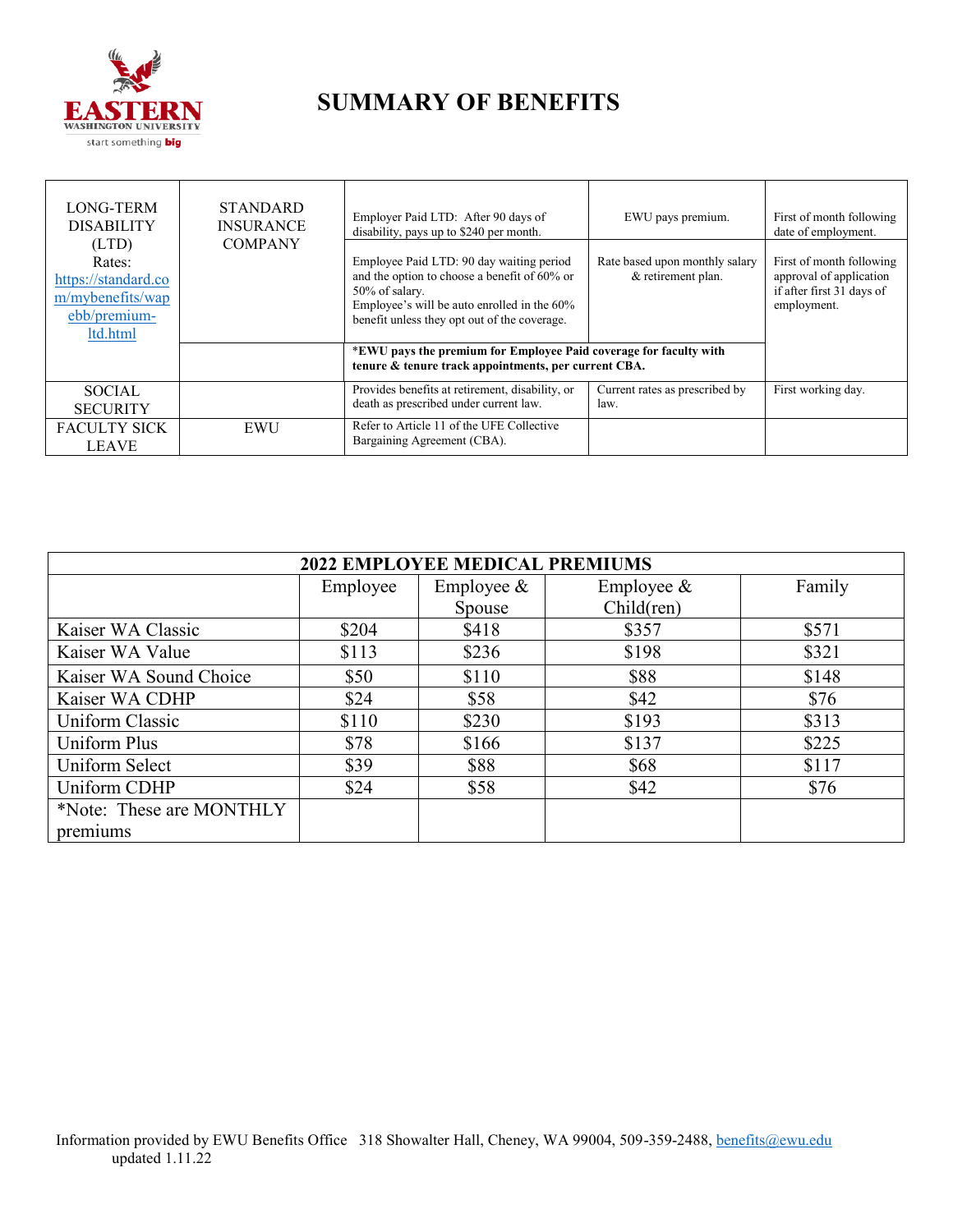

## **SUMMARY OF BENEFITS**

#### **FACULTY & EXEMPT RETIREMENT PLANS:**

Eligible Faculty & Exempt staff have a **30-day window** from their date of hire to elect from the following retirement options. If a choice is not made within the 30-day window, employees will be irrevocably defaulted into the EWURP Plan. Retirement participation is mandatory.

|                                                                                                                        |                                                                   | <b>RETIREMENT PLANS</b>                          |                                                                                                                                                                                                                               |
|------------------------------------------------------------------------------------------------------------------------|-------------------------------------------------------------------|--------------------------------------------------|-------------------------------------------------------------------------------------------------------------------------------------------------------------------------------------------------------------------------------|
| <b>EWURP-</b><br><b>EWU</b><br><b>RETIREMENT</b><br><b>PLAN</b><br>https://www.tiaa.or<br>g/public/tcm/ewu             | Teacher's Insurance<br><b>Annuity Association</b><br>(TIAA)       | This is a $403(b)$ defined<br>contribution plan. | Contribution to plan is based on age:<br>Employee's<br>EWU's<br>Contribution<br>Contribution<br>Age<br>Under 35<br>$5.0\%$<br>$5.0\%$<br>35 to 49<br>$7.5\%$<br>7.5%<br>$10.0\%$<br>10.0%<br>$50+$                            |
| TRS <sub>3</sub><br>(Teachers)<br>Retirement System)<br>*Faculty Only<br>https://www.drs.wa.<br>gov/plan/trs3/         | State of Washington<br>Department of<br><b>Retirement Systems</b> | retirement plan participation options            | Both are hybrid 401(a) defined contribution $\&$ 401(a) defined benefits<br>plans. Newly hired individuals who have had prior Washington State<br>retirement plan service should contact the benefits office to discuss their |
| PERS <sub>3</sub><br>(Public Employees<br>Retirement System)<br>*Exempt Only<br>https://www.drs.wa.<br>gov/plan/pers3/ |                                                                   |                                                  |                                                                                                                                                                                                                               |